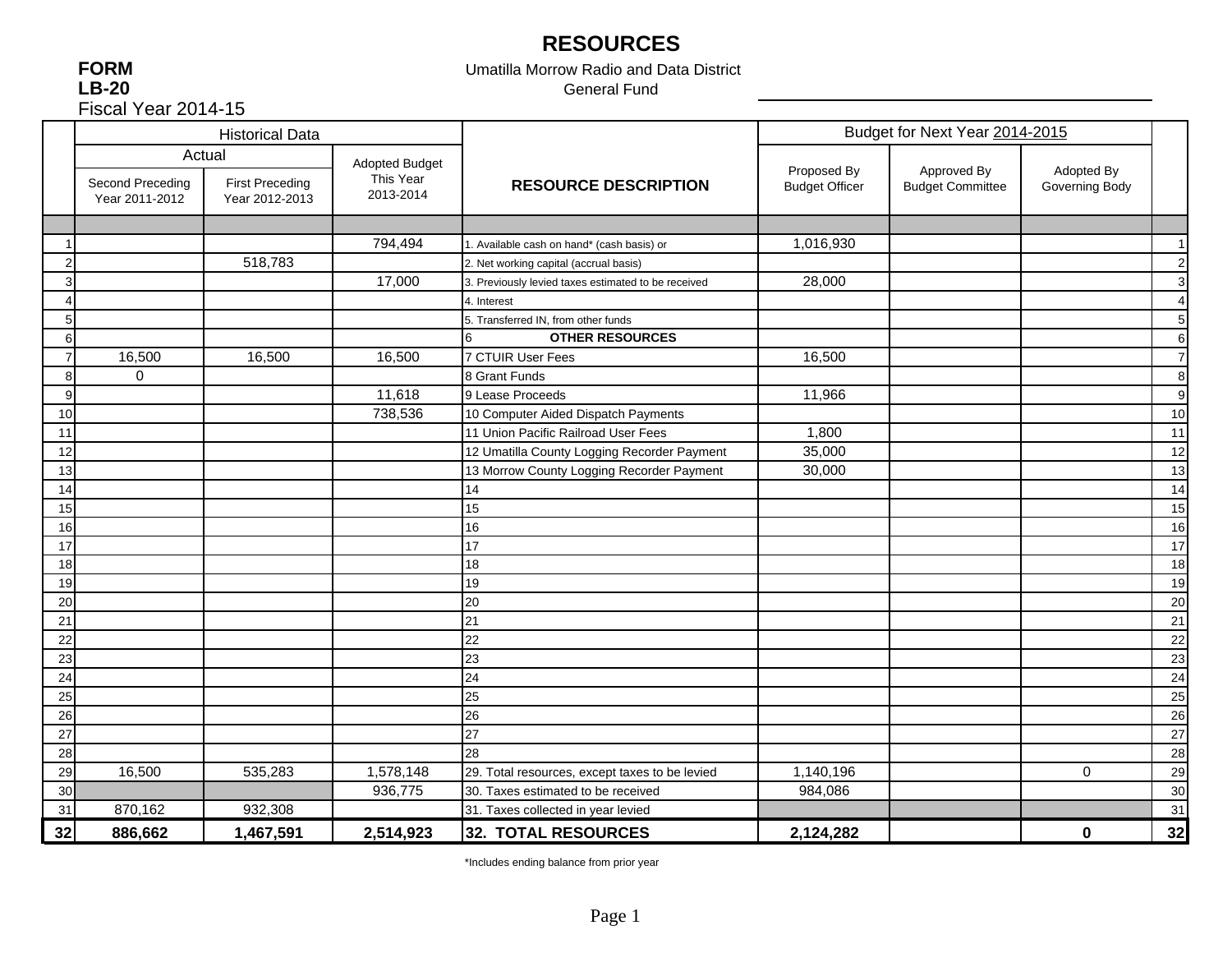### **REQUIREMENTS SUMMARY**

### Umatilla Morrow Radio & Data District

General Fund

Fiscal Year 2014-15

|    |                                                                                                                        | <b>Historical Data</b> |                |                                                                     |                       | Budget For Next Year 2014-2015 |                |                  |
|----|------------------------------------------------------------------------------------------------------------------------|------------------------|----------------|---------------------------------------------------------------------|-----------------------|--------------------------------|----------------|------------------|
|    |                                                                                                                        | <b>Actual</b>          | Adopted Budget | <b>EXPENDITURE DESCRIPTION</b>                                      |                       |                                |                |                  |
|    | Second Preceding                                                                                                       | <b>First Preceding</b> | This Year      |                                                                     | Proprosed By          | Approved By                    | Adopted By     |                  |
|    | 2011-2012                                                                                                              | 2012-2013              | 2013-2014      |                                                                     | <b>Budget Officer</b> | <b>Budget Committee</b>        | Governing Body |                  |
|    |                                                                                                                        |                        |                | PERSONAL SERVICES                                                   |                       |                                |                |                  |
|    | 54,000                                                                                                                 | 81,000                 | 83,430         | 1 District Administrator                                            | 83,430                |                                |                | $\overline{1}$   |
|    | 9,750                                                                                                                  | 39,731                 | 42,680         | 2 Administrative/Technical Assistant                                | 42,680                |                                |                | $\overline{2}$   |
| 3  |                                                                                                                        |                        |                | 3 Communications Technician                                         | 70,000                |                                |                | $\mathbf{3}$     |
|    | 7,218                                                                                                                  | 37,305                 | 45,000         | 4 Payroll Taxes                                                     | 51,000                |                                |                | $\overline{4}$   |
| 5  | 11,187                                                                                                                 | 22,938                 | 40,000         | 5 PERS                                                              | 27,406                |                                |                | $5\overline{5}$  |
| 6  | 3,036                                                                                                                  | 11,199                 | 24,000         | 6 Medical                                                           | 45,300                |                                |                | 6                |
|    | 4,445                                                                                                                  | 2,153                  | 3,000          | 7 Workers Comp                                                      | 5,000                 |                                |                | $\overline{7}$   |
| 8  |                                                                                                                        | 215                    | 300            | 8 Life Insurance                                                    | 450                   |                                |                | $\boldsymbol{8}$ |
| 9  |                                                                                                                        | 198                    | 600            | 9 Long Term Disability Insurance                                    | 900                   |                                |                | $\overline{9}$   |
| 10 |                                                                                                                        |                        |                | 10 <sup>°</sup>                                                     |                       |                                |                | 10               |
|    |                                                                                                                        |                        |                |                                                                     |                       |                                |                |                  |
| 11 | 89,635                                                                                                                 | 194,739                | 239,010        | 11 TOTAL PERSONAL SERVICES                                          | 326,166               |                                |                | 11               |
|    | $\mathbf{2}$                                                                                                           | $\mathbf{2}$           | $\mathbf{2}$   | <b>Total Full-Time Equivalent (FTE)</b>                             | 3                     |                                |                |                  |
|    |                                                                                                                        |                        |                | MATERIALS AND SERVICES                                              |                       |                                |                |                  |
| 12 | 141,670                                                                                                                | 254,892                | 1,086,086      | <b>12 ADMINISTRATION</b>                                            | 230,953               |                                |                | 12               |
| 13 | 8,871                                                                                                                  | 37,431                 | 65,000         | <b>13 FACILITIES</b>                                                | 231,000               |                                |                | 13               |
| 14 |                                                                                                                        |                        |                | 14                                                                  |                       |                                |                | 14               |
| 15 |                                                                                                                        |                        |                | 15                                                                  |                       |                                |                | 15               |
|    |                                                                                                                        |                        |                |                                                                     |                       |                                |                |                  |
| 16 | 150,542                                                                                                                | 292,323                | 1,151,086      | <b>16 TOTAL MATERIALS AND SERVICES</b>                              | 461,953               |                                |                | 16               |
|    |                                                                                                                        |                        |                | CAPITAL OUTLAY                                                      |                       |                                |                |                  |
| 17 | 80,303                                                                                                                 | 71,286                 | 54,912         | <b>17 EQUIPMENT</b>                                                 | 96,000                |                                |                | 17               |
| 18 |                                                                                                                        | 0                      | 943,115        | 18 Infrastructure and Equipment Replacement                         | 76,703                |                                |                | 18               |
| 19 |                                                                                                                        |                        |                | 19                                                                  |                       |                                |                | 19               |
| 20 |                                                                                                                        |                        |                | 20                                                                  |                       |                                |                | 20               |
| 21 |                                                                                                                        |                        |                | 21                                                                  |                       |                                |                | 21               |
| 22 | 80,303                                                                                                                 | 71,286                 | 998,027        | <b>22 TOTAL CAPITAL OUTLAY</b>                                      | 172,703               |                                |                | 22               |
|    |                                                                                                                        |                        |                | REQUIREMENTS FOR OTHER ORG. UNITS OR PROGRAMS (from other LB-30A's) |                       |                                |                |                  |
| 23 |                                                                                                                        |                        |                | 23                                                                  |                       |                                |                | 23               |
| 24 |                                                                                                                        |                        |                | 24                                                                  |                       |                                |                | 24               |
| 25 |                                                                                                                        |                        |                | 25                                                                  |                       |                                |                | 25               |
| 26 |                                                                                                                        |                        |                | 26                                                                  |                       |                                |                | 26               |
| 27 |                                                                                                                        |                        |                | 27                                                                  |                       |                                |                | 27               |
|    |                                                                                                                        |                        |                |                                                                     |                       |                                |                |                  |
| 28 | 320,479<br>$T_{0}$ $T_{0}$ $A$ $T_{0}$ $T_{0}$ $T_{0}$ $T_{0}$ $T_{0}$ $T_{1}$ $T_{0}$ $T_{1}$ $T_{1}$ $T_{1}$ $T_{1}$ | 558,347                | 2,388,123      | 28 TOTAL ORG./PROG. REQUIREMENTS                                    | 960,822               |                                |                | 28               |

150-504-030 (Rev 11/13)

### **FORMLB-30A**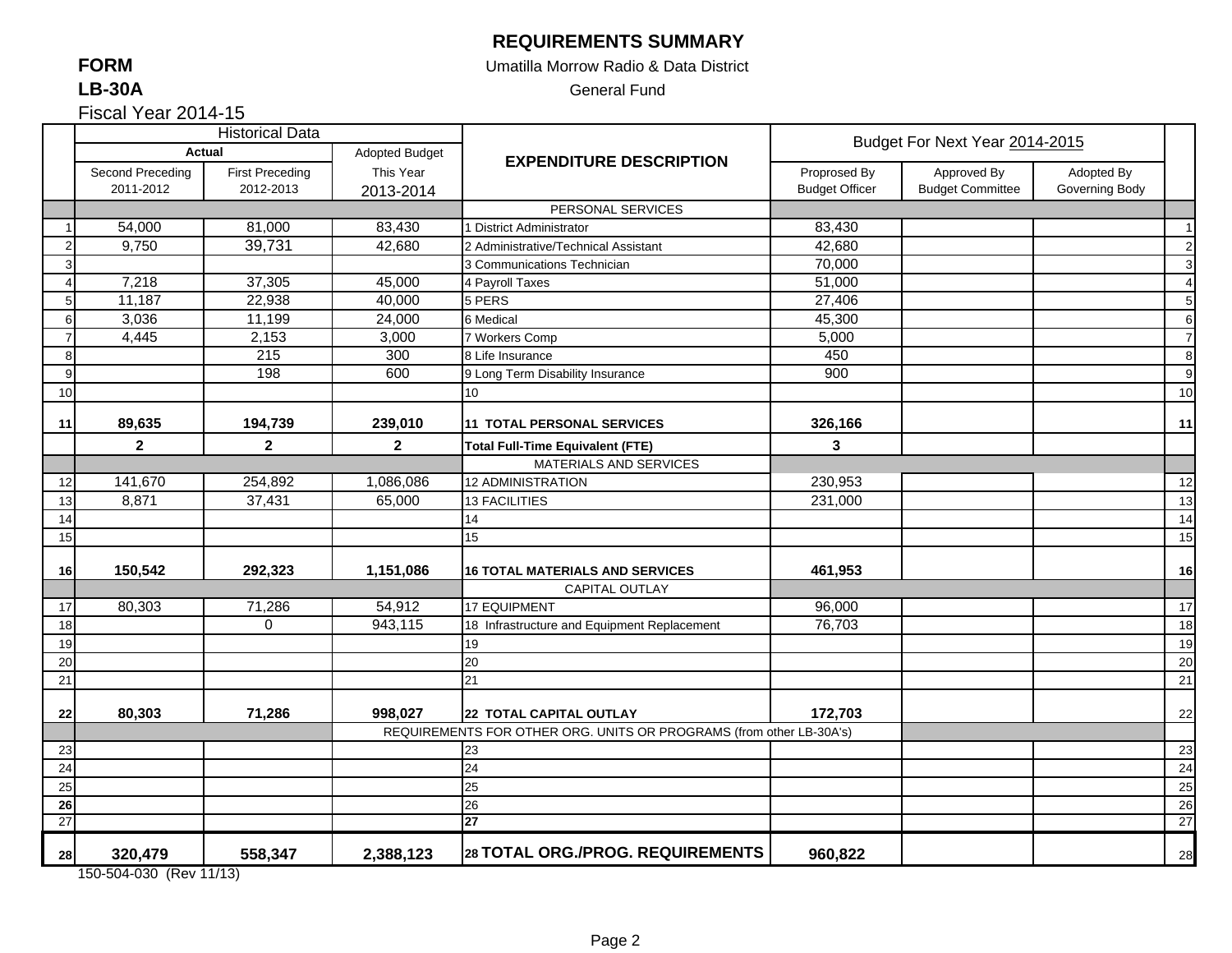## **REQUIREMENTS SUMMARY**

**FORM**

Umatilla Morrow Radio & Data District

**LB-30B**

General Fund

Fiscal Year 2014-15

|    | <b>Historical Data</b> |                        |                |                                                  |                       |                                |                |                  |
|----|------------------------|------------------------|----------------|--------------------------------------------------|-----------------------|--------------------------------|----------------|------------------|
|    | Actual                 |                        | Adopted Budget | <b>REQUIREMENTS DESCRIPTION</b>                  |                       | Budget For Next Year 2014-2015 |                |                  |
|    | Second Preceding       | <b>First Preceding</b> | This Year      |                                                  | Proprosed By          | Approved By                    | Adopted By     |                  |
|    | 2011-2012              | 2012-2013              | 2013-2014      |                                                  | <b>Budget Officer</b> | <b>Budget Committee</b>        | Governing Body |                  |
|    |                        |                        |                | PERSONAL SERVICES NOT ALLOCATED                  |                       |                                |                |                  |
|    |                        | 62,672                 | 70,000         | 1 Unappropriated Ending Balance                  | 94,000                |                                |                |                  |
|    | $\mathbf 0$            | 62,672                 | 70,000         | 2 TOTAL PERSONAL SERVICES                        | 94,000                |                                |                | 3                |
|    |                        |                        |                | <b>Total Full-Time Equivalent (FTE)</b>          |                       |                                |                |                  |
|    |                        |                        |                | MATERIALS AND SERVICES NOT ALLOCATED             |                       |                                |                |                  |
|    |                        | 20,942                 | 27,850         | 3 ADMINISTRATION - Unappropriated Ending Balance | 11,000                |                                |                | $\overline{4}$   |
|    |                        |                        | 10,000         | 4 FACILITIES - Unappropriated Ending Balance     | 10,000                |                                |                | 5                |
|    | $\mathbf 0$            | 20,942                 | 37,850         | <b>5 TOTAL MATERIALS AND SERVICES</b>            | 21,000                |                                |                | $\overline{7}$   |
|    |                        |                        |                | CAPITAL OUTLAY NOT ALLOCATED                     |                       |                                |                |                  |
| 61 |                        |                        |                | 6 Infrastructure & Equipment Replacement         | 327,220               |                                |                | 8                |
|    |                        |                        |                |                                                  |                       |                                |                | $\boldsymbol{9}$ |
| 81 | $\mathbf 0$            | $\mathbf 0$            | 0              | 8 TOTAL CAPITAL OUTLAY                           | 327,220               |                                |                | 10               |
|    |                        |                        |                | <b>DEBT SERVICE</b>                              |                       |                                |                |                  |
| 9  |                        | 31,723                 | 1,000          | 9 Debt Payments                                  | 655,440               |                                |                | 11               |
| 10 |                        |                        |                | 10 <sup>10</sup>                                 |                       |                                |                | 12               |
| 11 | $\mathbf 0$            | 31,723                 | 1,000          | <b>11 TOTAL DEBT SERVICE</b>                     | 655,440               |                                |                | 14               |
|    |                        |                        |                | SPECIAL PAYMENTS                                 |                       |                                |                |                  |
| 12 |                        |                        |                | 12                                               |                       |                                |                | 15               |
| 13 | $\bf{0}$               | $\mathbf 0$            | $\mathbf{0}$   | <b>13 TOTAL SPECIAL PAYMENTS</b>                 | $\mathbf{0}$          |                                |                | 17               |
|    |                        |                        |                | <b>INTERFUND TRANSFERS</b>                       |                       |                                |                |                  |
| 14 |                        |                        |                | 14                                               |                       |                                |                | 18               |
| 15 | $\mathbf 0$            | $\mathbf 0$            | $\mathbf 0$    | <b>15 TOTAL INTERFUND TRANSFERS</b>              | $\mathbf 0$           |                                |                | ${\bf 20}$       |
|    |                        |                        |                | OPERATING CONTINGENCY                            |                       |                                |                |                  |
| 16 | 61,800                 | 61,800                 | 61,800         | <b>16 TOTAL OPERATING CONTINGENCY</b>            | 61,800                |                                |                | 21               |
| 17 | 4.000                  | 115,337                | 107,850        | 17 Total Requirements Not Allocated              | 1,097,660             |                                |                | 22               |
| 18 | 320,479                | 558,347                | 2,341,273      | 18 Total Org. Unit/Prog. Requirements (LB-30A)   | 960,822               |                                |                | 23               |
| 19 | $\Omega$               | 0                      | $\mathbf 0$    | 19 Reserved for future expenditure               | 0                     |                                |                | 24               |
| 20 | 390,221                | 652,999                |                | 20 Ending Balance (prior years)                  |                       |                                |                | 25               |
| 21 |                        |                        | 4,000          | 21 UNAPPROPRIATED ENDING FUND BALANCE            | 4,000                 |                                |                | 26               |
| 22 | 776,500                | 1,388,483              | 2,514,923      | <b>TOTAL REQUIREMENTS</b><br>22                  | 2,124,282             |                                |                | $\overline{27}$  |

150-504-030 (Rev 11/13)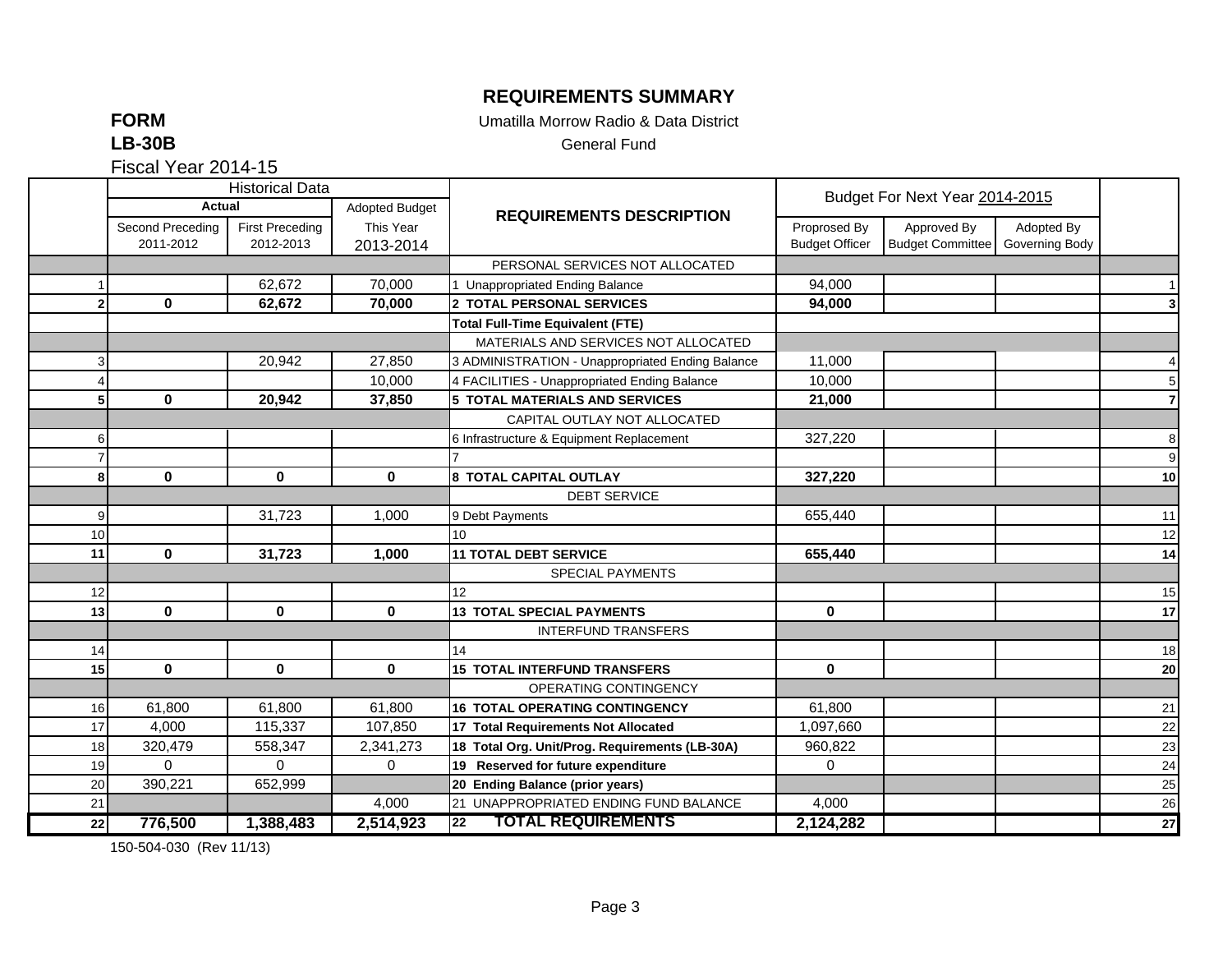## **DETAILED REQUIREMENTS**

Umatilla Morrow Radio & Data District

 Personnel Services General Fund

Fiscal Year 2014-15

|                                 |                  | <b>Historical Data</b> |                       |                                              |                      |        |                       | Budget for Next Year 2014-2015 |                |    |
|---------------------------------|------------------|------------------------|-----------------------|----------------------------------------------|----------------------|--------|-----------------------|--------------------------------|----------------|----|
|                                 |                  | Actual                 | <b>Adopted Budget</b> | <b>REQUIREMENTS DESCRIPTION</b>              | Number of<br>Employ- |        |                       |                                |                |    |
|                                 | Second Preceding | <b>First Preceding</b> | This Year             |                                              | ees                  |        | Proposed by           | Approved by                    | Adopted by     |    |
|                                 | 2011-2012        | 2012-2013              | 2013-2014             |                                              |                      | Range* | <b>Budget Officer</b> | <b>Budget Committee</b>        | Governing Body |    |
| $\overline{1}$                  |                  |                        |                       | 1 PERSONNEL SERVICES                         |                      |        |                       |                                |                | -1 |
| $\overline{2}$                  | 54,000.00        | 81,000.00              |                       | 83,430 2 District Administrator              | 1                    |        | 83,430                |                                |                | 2  |
| $\overline{3}$                  | 9,750.00         | 39,730.68              |                       | 42,680 3 Administrative/Technical Assistant  | -1                   |        | 42,680                |                                |                | 3  |
| $\overline{\mathbf{4}}$         |                  |                        |                       | 4 Communications Technician                  | 1                    |        | 70,000                |                                |                | 4  |
| $\sqrt{5}$                      | 7,217.56         | 37,304.63              |                       | 45,000 5 Payroll Taxes                       |                      |        | 51,000                |                                |                | 5  |
| $\overline{6}$                  | 11,186.76        | 22,938.49              |                       | 40,000 6 PERS                                |                      |        | 27,406                |                                |                | 6  |
| $\overline{7}$                  | 3,035.69         | 11,198.69              |                       | 24,000 7 Medical                             |                      |        | 45,300                |                                |                | 7  |
| $\,8\,$                         | 4,444.52         | 2,153.31               |                       | 3,000 8 Workers Comp                         |                      |        | 5,000                 |                                |                | 8  |
| $\overline{9}$                  |                  | 214.60                 |                       | 300 9 Life Insurance                         |                      |        | 450                   |                                |                | g  |
|                                 |                  | 198.18                 |                       | 600 10 Long Term Disability Insurance        |                      |        | 900                   |                                |                | 10 |
|                                 |                  |                        |                       | 11                                           |                      |        |                       |                                |                | 11 |
| $\frac{10}{11}$ $\frac{12}{12}$ |                  |                        |                       | 12                                           |                      |        |                       |                                |                | 12 |
| $\overline{13}$                 |                  |                        |                       | 13                                           |                      |        |                       |                                |                | 13 |
| 14                              |                  |                        |                       | 14                                           |                      |        |                       |                                |                | 14 |
| 15                              |                  |                        |                       | 15                                           |                      |        |                       |                                |                | 15 |
| 16                              |                  |                        |                       | 16                                           |                      |        |                       |                                |                | 16 |
| $\overline{17}$                 |                  |                        |                       | 17                                           |                      |        |                       |                                |                | 17 |
| $\overline{18}$                 |                  |                        |                       | 18                                           |                      |        |                       |                                |                | 18 |
| $\overline{19}$                 |                  |                        |                       | 19                                           |                      |        |                       |                                |                | 19 |
| $\overline{20}$                 |                  |                        |                       | 20                                           |                      |        |                       |                                |                | 20 |
| $\overline{21}$                 |                  |                        |                       | 21                                           |                      |        |                       |                                |                | 21 |
| $\overline{22}$                 |                  |                        |                       | 22                                           |                      |        |                       |                                |                | 22 |
| $\overline{23}$                 |                  |                        |                       | 23                                           |                      |        |                       |                                |                | 23 |
| 24                              |                  |                        |                       | 24                                           |                      |        |                       |                                |                | 24 |
| 25                              |                  |                        |                       | 25                                           |                      |        |                       |                                |                | 25 |
| 26                              |                  |                        |                       | 26                                           |                      |        |                       |                                |                | 26 |
| 27                              |                  |                        |                       | 27                                           |                      |        |                       |                                |                | 27 |
| 28                              |                  |                        |                       | 28                                           |                      |        |                       |                                |                | 28 |
| 29                              |                  |                        |                       | 29                                           |                      |        |                       |                                |                | 29 |
| 30                              |                  |                        |                       | 239,010 30 TOTALS                            | $\mathbf{3}$         |        | 326,166               |                                |                | 30 |
| 31                              | 89,634.53        | 11,325.42              |                       | 31 Ending balance (prior years)              |                      |        |                       |                                |                | 31 |
| $\frac{32}{2}$                  |                  | 62,672.00              |                       | 70,000 32 UNAPPROPRIATED ENDING FUND BALANCE |                      |        | 94,000                |                                |                | 32 |
|                                 | 174,200          | 268,736                |                       | 309,010 33 TOTAL REQUIREMENTS                |                      |        | 420,166               |                                |                | 33 |
| 33                              |                  |                        |                       |                                              |                      |        |                       |                                |                |    |

150-504-031 (Rev 12/09)

**FORMLB-31**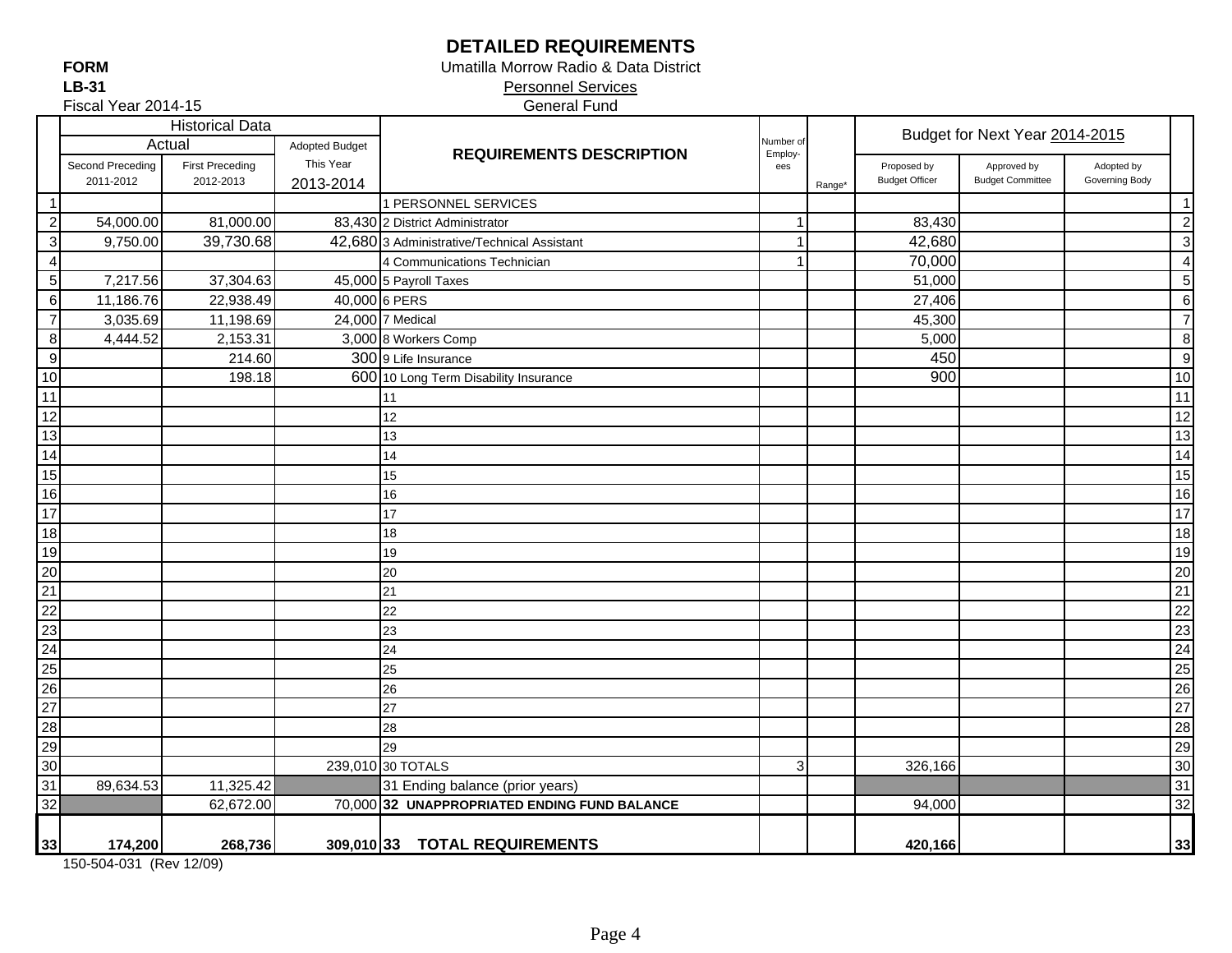## **DETAILED REQUIREMENTS**

**FORMLB-31**

### Umatilla Morrow Radio & Data District Materials and Services General Fund

Fiscal Year 2014-15

|                 | <b>Historical Data</b> |                        |                       |                                                     | Budget for Next Year 2014-2015 |                         |                |                  |
|-----------------|------------------------|------------------------|-----------------------|-----------------------------------------------------|--------------------------------|-------------------------|----------------|------------------|
|                 | Actual                 |                        | <b>Adopted Budget</b> | <b>REQUIREMENTS DESCRIPTION</b>                     |                                |                         |                |                  |
|                 | Second Preceding       | <b>First Preceding</b> | This Year             |                                                     | Proposed by                    | Approved by             | Adopted by     |                  |
|                 | 2011-2012              | 2012-2013              | 2013-2014             |                                                     | <b>Budget Officer</b>          | <b>Budget Committee</b> | Governing Body |                  |
| $\mathbf{1}$    |                        |                        |                       | 1 MATERIALS AND SERVICES                            |                                |                         |                | $\vert$ 1        |
| $\overline{c}$  | 0.00                   | 9,860.00               |                       | 10.000 2 Professional Services                      | 10,000                         |                         |                | $\mathbf{2}$     |
| $\mathbf{3}$    | 37,109.53              | 100,959.97             |                       | 120,000 3 Voice System Maintenance                  | 70,000                         |                         |                | $\overline{3}$   |
| $\overline{4}$  | 0.00                   | 12,376.47              |                       | 25,000 4 IT Sevices                                 | 2,000                          |                         |                | $\overline{4}$   |
| $\sqrt{5}$      | 37,075.00              | 34,181.62              |                       | 45,000 5 Microwave System Maintenance               | 10,000                         |                         |                | 5 <sup>1</sup>   |
| $\,6\,$         | 1,816.00               | 18,058.01              |                       | 10,000 6 Subscriber Unit Maintenance                | 10,000                         |                         |                | $6 \overline{6}$ |
| $\overline{7}$  | 2,805.18               | 2,078.10               |                       | 5,000 7 Office Supplies and Maintenance             | 5,000                          |                         |                | $\overline{7}$   |
| $\bf8$          | 543.55                 | 643.61                 |                       | 1,500 8 Notifications and Publication               | 1,500                          |                         |                | 8                |
| $\overline{9}$  | 7,792.95               | 14,961.14              |                       | 15,000 9 Training/Travel                            | 25,000                         |                         |                | $\overline{9}$   |
| 10              | 6,000.00               | 9,000.00               |                       | 9,000 10 Office Space Rent                          | 9,000                          |                         |                | 10               |
| $\overline{11}$ | 0.00                   | 1,925.00               |                       | 0 11 Warehouse Rent                                 |                                |                         |                | $\overline{11}$  |
| $\overline{12}$ | 0.00                   | 170.84                 |                       | 200112 Dues/Fees                                    | 613                            |                         |                | 12               |
| $\overline{13}$ | 0.00                   | 0.00                   |                       | 600113 Subscriber Unit Software Maintenance         | 600                            |                         |                | 13               |
| $\overline{14}$ | 23,297.00              | 27,983.00              |                       | 29,000 14 Insurance/ Board Bonding                  | 30,000                         |                         |                | $\overline{14}$  |
| 15              | 0.00                   | 5,900.00               |                       | 6,000 15 Annual Audit                               | 6,100                          |                         |                | 15               |
| 16              | 0.00                   | 0.00                   |                       | 0 16 Quarterly Bookkeeping Review                   |                                |                         |                | 16               |
| 17              | 13,566.68              | 1,198.87               |                       | 3,500 17 Elections                                  | 3,800                          |                         |                | 17               |
| 18              | 776.27                 | 1,430.30               |                       | 1,800 18 Cell Phone and Data Card                   | 3,640                          |                         |                | 18               |
| 19              | 300.00                 | 469.76                 |                       | 600 19 Protective Clothing and Equipment            | 900                            |                         |                | 19               |
| 20              | 0.00                   | 1,561.41               |                       | 1,700 20 Test Equipment Maintenance                 | 3,000                          |                         |                | 20               |
| 21              | 8,391.24               | 10,083.58              |                       | 27,000 21 Vehicle Expenses                          | 29,000                         |                         |                | $\overline{21}$  |
| 22              | 1,021.80               | 0.00                   |                       | 5,000 22 Legal Expenses                             | 5,000                          |                         |                | 22               |
| 23              | 0.00                   | 0.00                   |                       | 1,000 23 Board Expenses                             | 1,000                          |                         |                | 23               |
| 24              | 1,175.00               | 2,050.00               |                       | 2,800 24 Bookkeeping                                | 4,800                          |                         |                | $\overline{24}$  |
| 25              |                        |                        |                       | 738,536 25 Bi-County Computer Aided Dispatch System |                                |                         |                | 25               |
| 26              |                        |                        |                       | 26 Technical Support                                | 12,000                         |                         |                | $\overline{26}$  |
| 27              |                        |                        |                       | 27                                                  |                                |                         |                | $\overline{27}$  |
| 28              |                        |                        |                       | 28                                                  |                                |                         |                | 28               |
| 29              |                        |                        |                       | 29                                                  |                                |                         |                | 29               |
| 30              |                        |                        | 1,058,236 30 Totals   |                                                     | 230,953                        |                         |                | 30               |
| $\overline{31}$ | 166,829.80             | 79,866.32              |                       | 31 Ending balance (prior years)                     |                                |                         |                | 31               |
| 32              |                        | 20,942.00              |                       | 27.850 32 UNAPPROPRIATED ENDING FUND BALANCE        | 11,000                         |                         |                | 32               |
|                 |                        |                        |                       |                                                     |                                |                         |                |                  |
| 33              | 308,500                | 355,700                |                       | 2,144,322 33 TOTAL REQUIREMENTS                     | 241,953                        |                         |                | 33               |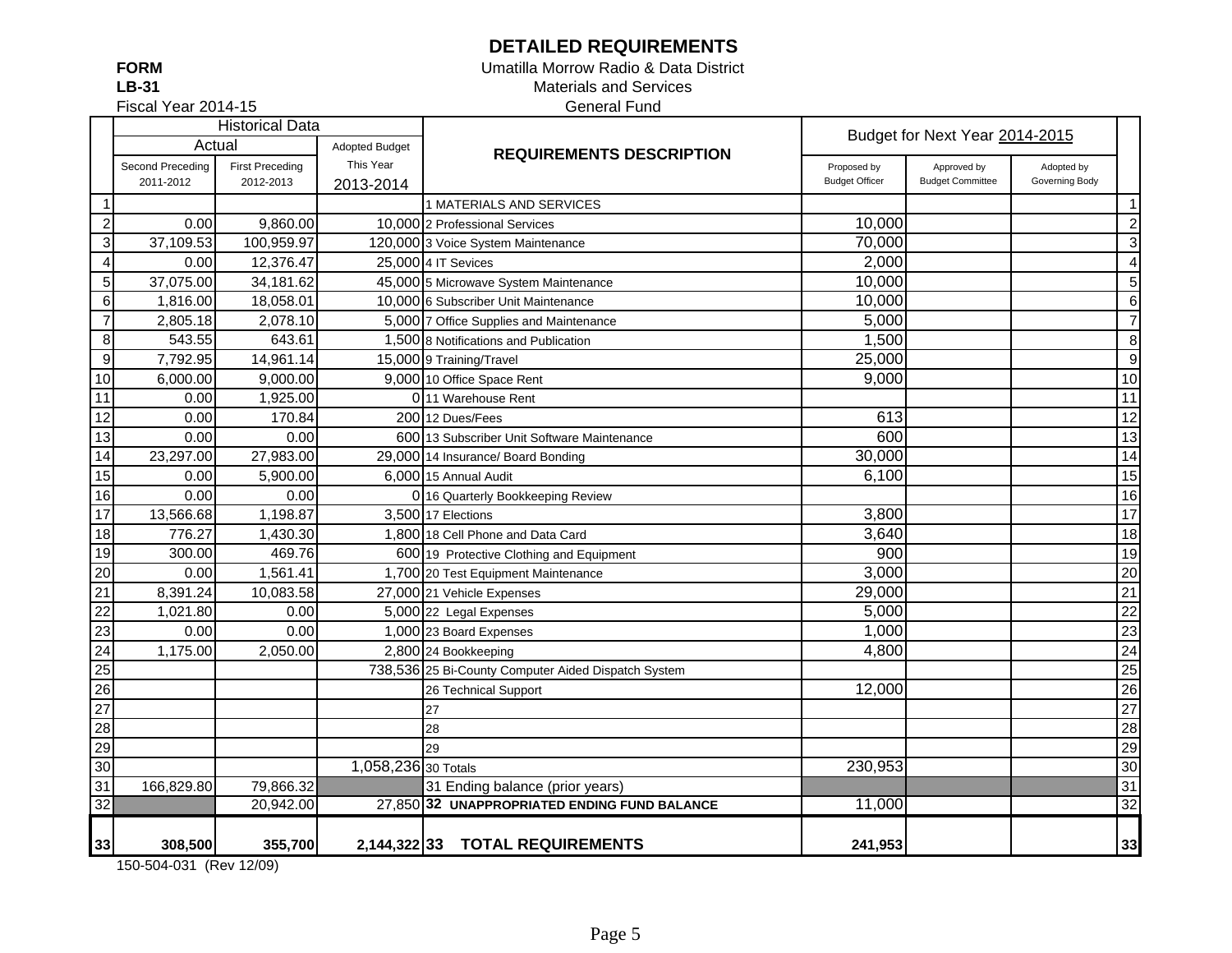# **DETAILED EXPENDITURES**

Umatilla Morrow Radio & Data District

**FORMLB-31**

Facilities

Fiscal Year 2014-15

General Fund

|                  |                  | <b>Historical Data</b> |                |                                              | Budget for Next Year 2014-2015 |                         |                |                  |
|------------------|------------------|------------------------|----------------|----------------------------------------------|--------------------------------|-------------------------|----------------|------------------|
|                  | Actual           |                        | Adopted Budget | <b>REQUIREMENTS DESCRIPTION</b>              |                                |                         |                |                  |
|                  | Second Preceding | <b>First Preceding</b> | This Year      |                                              | Proposed by                    | Approved by             | Adopted by     |                  |
|                  | 2011-2012        | 2012-2013              | 2013-2014      |                                              | <b>Budget Officer</b>          | <b>Budget Committee</b> | Governing Body |                  |
|                  |                  |                        |                | 1 FACILITIES                                 |                                |                         |                | $\mathbf 1$      |
| $\overline{2}$   | 500.00           | 23,266.48              |                | 35,000 2 Site Leases                         | 43,000                         |                         |                | $\boldsymbol{2}$ |
| $\mathbf{3}$     | 8,371.39         | 14,164.66              |                | 20,000 3 Site Maintenance                    | 28,000                         |                         |                | 3                |
| $\overline{4}$   |                  |                        |                | 4 Site Property                              | 10,000                         |                         |                | 4                |
| $\sqrt{5}$       |                  |                        |                | 5 Site Development                           | 150,000                        |                         |                | 5                |
| $\,6$            |                  |                        |                | 6                                            |                                |                         |                | $\overline{6}$   |
| $\overline{7}$   |                  |                        |                |                                              |                                |                         |                | $\overline{7}$   |
| $\, 8$           |                  |                        |                | 8                                            |                                |                         |                | $\bf 8$          |
| $\boldsymbol{9}$ |                  |                        |                | 9                                            |                                |                         |                | $\overline{9}$   |
| $10$             |                  |                        |                | 10                                           |                                |                         |                | 10               |
| 11               |                  |                        |                | 11                                           |                                |                         |                | $\overline{11}$  |
| 12               |                  |                        |                | 12                                           |                                |                         |                | $\overline{12}$  |
| 13               |                  |                        |                | 13                                           |                                |                         |                | 13               |
| 14               |                  |                        |                | 14                                           |                                |                         |                | $\overline{14}$  |
| 15               |                  |                        |                | 15                                           |                                |                         |                | 15               |
| 16               |                  |                        |                | 16                                           |                                |                         |                | 16               |
| $\overline{17}$  |                  |                        |                | 17                                           |                                |                         |                | 17               |
| 18               |                  |                        |                | 18                                           |                                |                         |                | $\overline{18}$  |
| 19               |                  |                        |                | 19                                           |                                |                         |                | 19               |
| $\overline{20}$  |                  |                        |                | 20                                           |                                |                         |                | $\overline{20}$  |
| 21               |                  |                        |                | 21                                           |                                |                         |                | $\overline{21}$  |
| $\overline{22}$  |                  |                        |                | 22                                           |                                |                         |                | $\overline{22}$  |
| 23               |                  |                        |                | 23                                           |                                |                         |                | 23               |
| $\overline{24}$  |                  |                        |                | 24                                           |                                |                         |                | $\overline{24}$  |
| 25               |                  |                        |                | 25                                           |                                |                         |                | $\overline{25}$  |
| 26               |                  |                        |                | 26                                           |                                |                         |                | 26               |
| 27               |                  |                        |                | 27                                           |                                |                         |                | $\overline{27}$  |
| 28               |                  |                        |                | 28                                           |                                |                         |                | 28               |
| 29               |                  |                        |                | 29                                           |                                |                         |                | 29               |
| 30               |                  |                        |                | 30                                           |                                |                         |                | 30               |
| 31               | 76,628.61        | 47,568.86              |                | 31 Ending balance (prior years)              |                                |                         |                | 31               |
| 32               |                  |                        |                | 10,000 32 UNAPPROPRIATED ENDING FUND BALANCE | 10,000                         |                         |                | 32               |
|                  |                  |                        |                |                                              |                                |                         |                |                  |
| 33               | 85,000           | 85,000                 |                | 65,000 33 TOTAL REQUIREMENTS                 | 241,000                        |                         |                | 33               |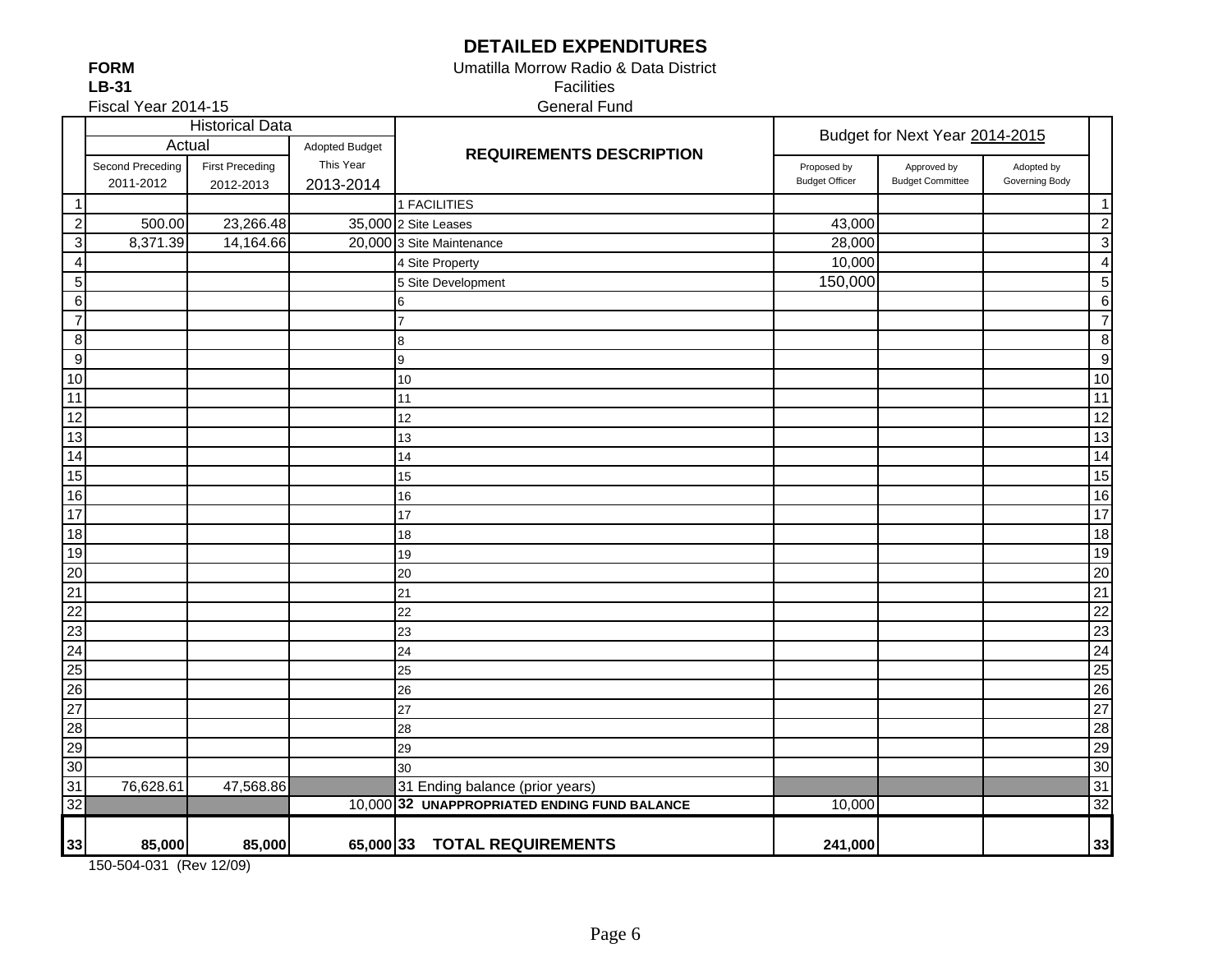## **DETAILED EXPENDITURES**

**FORMLB-31**

### Umatilla Morrow Radio & Data District Equipment General Fund

Fiscal Year 2014-15

|                                                                    |                  | <b>Historical Data</b> |                       |                                                          |                       | Budget for Next Year 2014-2015 |                |                  |
|--------------------------------------------------------------------|------------------|------------------------|-----------------------|----------------------------------------------------------|-----------------------|--------------------------------|----------------|------------------|
|                                                                    | Actual           |                        | <b>Adopted Budget</b> | <b>REQUIREMENTS DESCRIPTION</b>                          |                       |                                |                |                  |
|                                                                    | Second Preceding | <b>First Preceding</b> | This Year             |                                                          | Proposed by           | Approved by                    | Adopted by     |                  |
|                                                                    | 2011-2012        | 2012-2013              | 2013-2014             |                                                          | <b>Budget Officer</b> | <b>Budget Committee</b>        | Governing Body |                  |
| -1                                                                 |                  |                        |                       | 1 EQUIPMENT                                              |                       |                                |                | $\mathbf{1}$     |
| $\overline{c}$                                                     | 3,218.30         | 30,860.18              |                       | 24,912 2 Site Equipment                                  | 36,000                |                                |                | $\overline{c}$   |
| $\ensuremath{\mathsf{3}}$                                          | 75,686.04        | 27,325.57              |                       | 20,000 3 Field Equipment (Mobile, Portable, Pager Units) | 30,000                |                                |                | $\mathbf{3}$     |
| 4                                                                  | 1,398.58         | 9,184.93               |                       | 10,000 4 Interoperablity Equipment                       | 10,000                |                                |                | $\overline{4}$   |
| $\mathbf 5$                                                        | 0.00             |                        |                       | 5 Alpha Numeric Paging System                            |                       |                                |                | 5                |
| $\,6$                                                              |                  | 3,915.00               |                       | 6 Channel Bank Upgrade Project                           |                       |                                |                | $\,6$            |
| $\overline{7}$                                                     |                  |                        |                       | 7 Test Equipment                                         | 20,000                |                                |                | $\overline{7}$   |
| $\bf 8$                                                            |                  |                        |                       | 8                                                        |                       |                                |                | $\bf 8$          |
| $\boldsymbol{9}$                                                   |                  |                        |                       | 9                                                        |                       |                                |                | $\boldsymbol{9}$ |
| 10                                                                 |                  |                        |                       | 10                                                       |                       |                                |                | 10               |
| 11                                                                 |                  |                        |                       | 11                                                       |                       |                                |                | 11               |
| 12                                                                 |                  |                        |                       | 12                                                       |                       |                                |                | $\overline{12}$  |
| 13                                                                 |                  |                        |                       | 13                                                       |                       |                                |                | 13               |
| 14                                                                 |                  |                        |                       | 14                                                       |                       |                                |                | 14               |
| 15                                                                 |                  |                        |                       | 15                                                       |                       |                                |                | 15               |
| 16                                                                 |                  |                        |                       | 16                                                       |                       |                                |                | 16               |
| 17                                                                 |                  |                        |                       | 17                                                       |                       |                                |                | $\overline{17}$  |
| 18                                                                 |                  |                        |                       | 18                                                       |                       |                                |                | 18               |
| 19                                                                 |                  |                        |                       | 19                                                       |                       |                                |                | 19               |
| $\frac{20}{21}$                                                    |                  |                        |                       | 20                                                       |                       |                                |                | $\overline{20}$  |
|                                                                    |                  |                        |                       | 21                                                       |                       |                                |                | $\overline{21}$  |
| 22                                                                 |                  |                        |                       | 22                                                       |                       |                                |                | $\overline{22}$  |
|                                                                    |                  |                        |                       | 23                                                       |                       |                                |                | 23               |
| $\frac{23}{24}$                                                    |                  |                        |                       | 24                                                       |                       |                                |                | $\overline{24}$  |
| 25                                                                 |                  |                        |                       | 25                                                       |                       |                                |                | $\overline{25}$  |
| 26                                                                 |                  |                        |                       | 26                                                       |                       |                                |                | 26               |
|                                                                    |                  |                        |                       | 27                                                       |                       |                                |                | 27               |
|                                                                    |                  |                        |                       | 28                                                       |                       |                                |                | 28               |
|                                                                    |                  |                        |                       | 29                                                       |                       |                                |                | 29               |
| $\begin{array}{r} 27 \\ 28 \\ 29 \\ 30 \\ 31 \\ 32 \\ \end{array}$ |                  |                        |                       | 30                                                       |                       |                                |                | 30               |
|                                                                    | 112,697.08       | 148,714.32             |                       | 31 Ending balance (prior years)                          |                       |                                |                | 31               |
|                                                                    |                  |                        |                       | 32 UNAPPROPRIATED ENDING FUND BALANCE                    |                       |                                |                | $\overline{32}$  |
|                                                                    |                  |                        |                       |                                                          |                       |                                |                |                  |
| 33                                                                 | 193,000          | 220,000                |                       | 54,91233 TOTAL REQUIREMENTS                              | 96,000                |                                |                | 0 33             |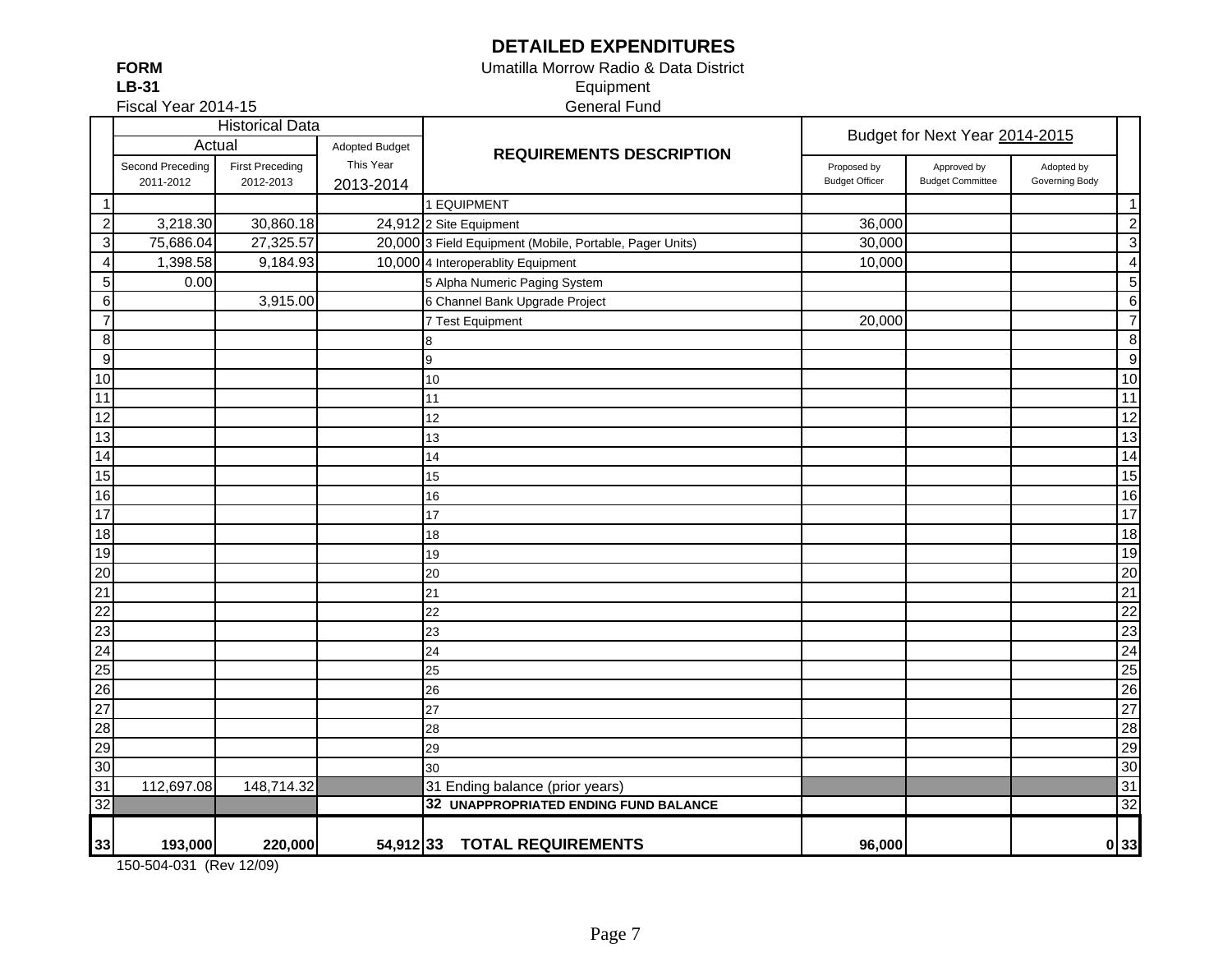**DETAILED REQUIREMENTS**

**FORMLB-31**

Fiscal Year 2014-15

General Fund Umatilla Morrow Radio & Data District Infrastructure and Equipment Replacement

|                  | <b>Historical Data</b>   |                                     |                        |                                                   | Budget for Next Year 2014-2015       |                                        |                              |                          |
|------------------|--------------------------|-------------------------------------|------------------------|---------------------------------------------------|--------------------------------------|----------------------------------------|------------------------------|--------------------------|
|                  |                          | Actual<br>Adopted Budget            |                        | <b>REQUIREMENTS DESCRIPTION</b>                   |                                      |                                        |                              |                          |
|                  | Second Preceding<br>Year | <b>First Preceding</b><br>2012-2013 | This Year<br>2013-2014 |                                                   | Proposed by<br><b>Budget Officer</b> | Approved by<br><b>Budget Committee</b> | Adopted by<br>Governing Body |                          |
| $\mathbf{1}$     |                          | $\boldsymbol{0}$                    |                        | 933,1151 Infrastructure and Equipment Replacement | 76,703                               |                                        |                              | $\overline{\mathbf{1}}$  |
| $\overline{2}$   |                          |                                     |                        | $\mathcal{P}$                                     |                                      |                                        |                              | $\overline{c}$           |
| 3 <sup>l</sup>   |                          |                                     |                        | 3                                                 |                                      |                                        |                              | 3                        |
| $\overline{4}$   |                          |                                     |                        | 4                                                 |                                      |                                        |                              | $\overline{\mathcal{A}}$ |
| 5 <sub>l</sub>   |                          |                                     |                        | 5                                                 |                                      |                                        |                              | 5                        |
| $6 \overline{6}$ |                          |                                     |                        | $6\phantom{.0}$                                   |                                      |                                        |                              | 6                        |
| $\overline{7}$   |                          |                                     |                        | $\overline{7}$                                    |                                      |                                        |                              | $\overline{7}$           |
| $\bf 8$          |                          |                                     |                        | 8                                                 |                                      |                                        |                              | 8                        |
| $\overline{9}$   |                          |                                     |                        | 9                                                 |                                      |                                        |                              | g                        |
| 10               |                          |                                     |                        | 10                                                |                                      |                                        |                              | 10                       |
| 11               |                          |                                     |                        | 11                                                |                                      |                                        |                              | 11                       |
| 12               |                          |                                     |                        | 12                                                |                                      |                                        |                              | $\overline{12}$          |
| $\overline{13}$  |                          |                                     |                        | 13                                                |                                      |                                        |                              | 13                       |
| $\frac{1}{14}$   |                          |                                     |                        | 14                                                |                                      |                                        |                              | 14                       |
| $\overline{15}$  |                          |                                     |                        | 15                                                |                                      |                                        |                              | 15                       |
| 16               |                          |                                     |                        | 16                                                |                                      |                                        |                              | 16                       |
| 17               |                          |                                     |                        | 17                                                |                                      |                                        |                              | 17                       |
| $\frac{1}{8}$    |                          |                                     |                        | 18                                                |                                      |                                        |                              | 18                       |
| 19               |                          |                                     |                        | 19                                                |                                      |                                        |                              | 19                       |
| 20               |                          |                                     |                        | 20                                                |                                      |                                        |                              | 20                       |
| $\overline{21}$  |                          |                                     |                        | 21                                                |                                      |                                        |                              | 21                       |
| $\overline{22}$  |                          |                                     |                        | 22                                                |                                      |                                        |                              | 22                       |
| 23               |                          |                                     |                        | 23                                                |                                      |                                        |                              | 23                       |
| $\overline{24}$  |                          |                                     |                        | 24                                                |                                      |                                        |                              | 24                       |
| $\overline{25}$  |                          |                                     |                        | 25                                                |                                      |                                        |                              | 25                       |
| $\overline{26}$  |                          |                                     |                        | 26                                                |                                      |                                        |                              | 26                       |
| $\overline{27}$  |                          |                                     |                        | 27                                                |                                      |                                        |                              | 27                       |
| 28               |                          |                                     |                        | 28                                                |                                      |                                        |                              | 28                       |
| 29               |                          |                                     |                        | 29                                                |                                      |                                        |                              | 29                       |
| 30               |                          |                                     |                        | 30                                                |                                      |                                        |                              | 30                       |
| 31               |                          | 387,565                             |                        | 31 Ending balance (prior years)                   |                                      |                                        |                              | 31                       |
| $\overline{32}$  |                          |                                     |                        | 32 UNAPPROPRIATED ENDING FUND BALANCE             | 327,220                              |                                        |                              | 32                       |
| 33               | 0                        | 0                                   | $933,115$ 33           | <b>TOTAL REQUIREMENTS</b>                         | 403,923                              | 0                                      |                              | 0 33                     |